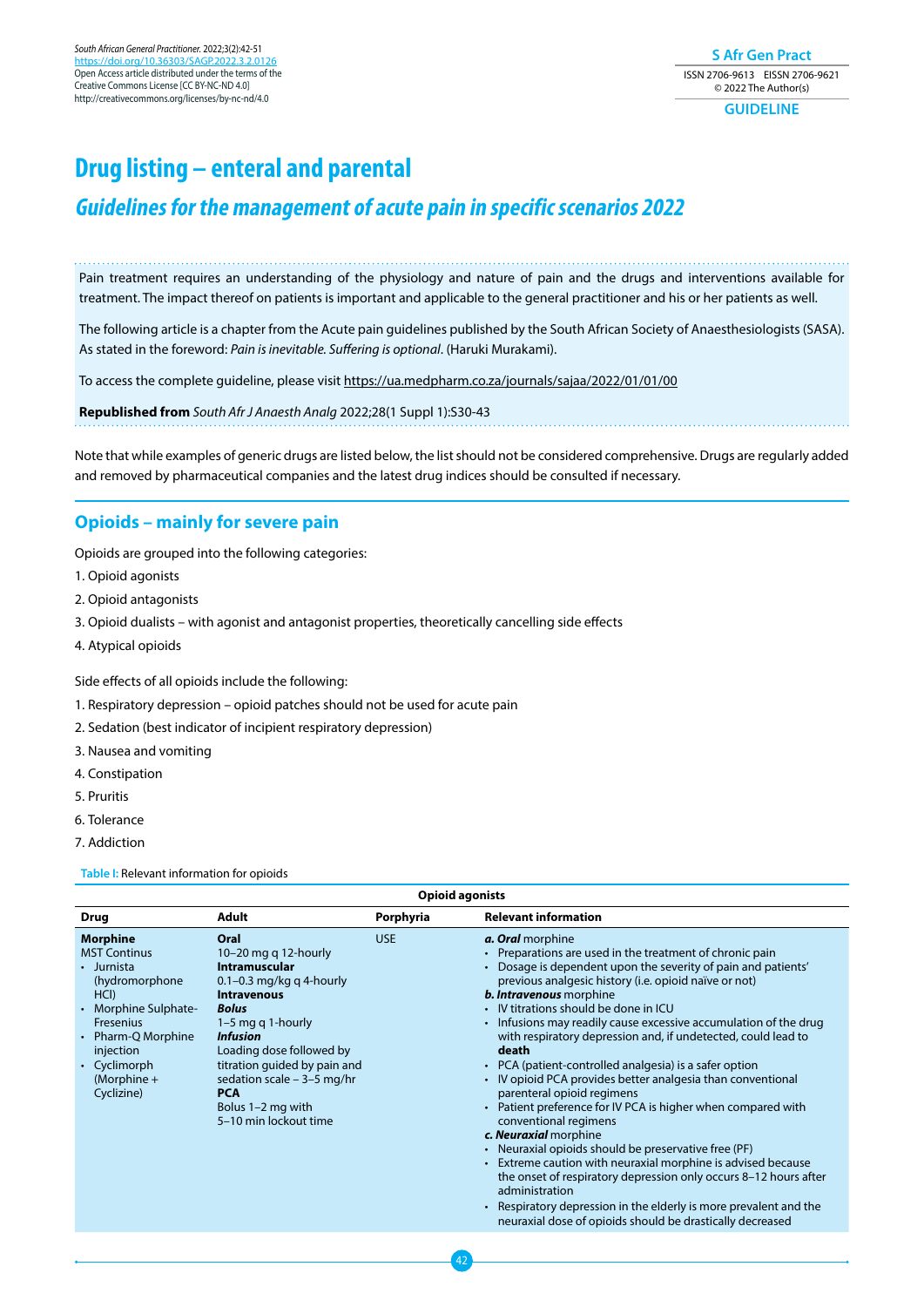| Pethidine<br>• Pethidine<br><b>HCI-Fresenius</b><br>• Pharma-Q Pethidine                                                                                                                | <b>Intramuscular</b><br>1-1.5 mg/kg q 3-4-hourly<br><b>PCA</b><br>10-20 mg bolus with<br>5-10 min lockout time                                                                                                                                                                                                                                                                                                                                                                                                                                                                                             | USE        | • Pethidine has never been shown to be superior to other opioids<br>It is no longer considered a 'first line' analgesic<br>Use depends on the preference and experience of the prescriber<br>• Pethidine commonly causes euphoria/dysphoria<br>• Drug interactions with MAOI and SSRI                                                                                                                                                                                                                                                                                 |
|-----------------------------------------------------------------------------------------------------------------------------------------------------------------------------------------|------------------------------------------------------------------------------------------------------------------------------------------------------------------------------------------------------------------------------------------------------------------------------------------------------------------------------------------------------------------------------------------------------------------------------------------------------------------------------------------------------------------------------------------------------------------------------------------------------------|------------|-----------------------------------------------------------------------------------------------------------------------------------------------------------------------------------------------------------------------------------------------------------------------------------------------------------------------------------------------------------------------------------------------------------------------------------------------------------------------------------------------------------------------------------------------------------------------|
| Papaveratum<br>• Omnopon-Fresenius                                                                                                                                                      | <b>Intramuscular</b><br>0.15 mg q 4-hourly                                                                                                                                                                                                                                                                                                                                                                                                                                                                                                                                                                 |            | Not for children under the age of 1 year                                                                                                                                                                                                                                                                                                                                                                                                                                                                                                                              |
| <b>Dihydrocodeine</b><br><b>Tartrate</b><br>Df-118                                                                                                                                      | Oral<br>30 mg q 4-6-hourly<br>Intramuscular<br>$25-50$ mg q 4-6-hourly                                                                                                                                                                                                                                                                                                                                                                                                                                                                                                                                     | <b>USE</b> | Not for children under the age of 4 years<br>• 30 mg of DF-118 gives analgesia comparative to 10 mg morphine<br>May worsen asthma                                                                                                                                                                                                                                                                                                                                                                                                                                     |
| Codeine<br>Lennon-Codeine<br>Phosphate                                                                                                                                                  | $15-60$ mg daily p.o.                                                                                                                                                                                                                                                                                                                                                                                                                                                                                                                                                                                      | <b>USE</b> | Mild to moderate pain<br>• Codeine is a prodrug with low receptor affinity<br>• Only 10% is demethylated via CYP2D6 enzymes to morphine<br>• Ultra-rapid metabolisers may produce high levels of morphine<br>which in turn may lead to respiratory depression in children<br>• Conversely, poor metabolisers may produce such low levels of<br>morphine that no analgesia will be evident<br>• Respiratory depression may also occur in patients with obstructive<br>sleep apnoea (OSA)<br>• The FDA has contraindicated the use in children under 12 years<br>of age |
| Oxycodone<br>• Oxynorm – injection<br>and immediate-<br>release tabs<br>• Oxycontin –<br>prolonged-release<br>tabs<br>• TarginAct –<br>prolonged-release<br>tabs<br>• Oxycorrell – caps | <b>Oxycontin tablets</b><br>(sustained-release)<br>5 mg, 10 mg, 20 mg,<br>40 mg, 80 mg<br>Dose depends on the<br>severity of the pain<br>Recommendation is to start<br>with 5-10 mg p.o. bd in an<br>opioid naïve patient<br>Oxynorm<br><i>Injection</i><br>1–10 mg/ml slowly over<br>1-2 minutes IV<br>For PCA and infusion check<br>package insert<br>Oral<br>5 mg, 10 mg, 20 mg<br>For severe postoperative<br>pain<br>Start with 5 mg p.o. q<br>4-6-hourly<br>TarginAct (prolonged-<br>release)<br>5 mg, 10 mg, 20 mg, 40 mg<br>q 12-hourly<br><b>Oxycorrell</b><br>5 mg, 10 mg, 20 mg q<br>4-6-hourly | <b>USE</b> | Mild to moderate to severe pain<br>• Has identical opioid side effect and contraindication profile<br>• Opioid alkaloid thebaine is the main ingredient and works on<br>$\mu$ -receptor<br>• Pharmacology depends on age of patient; elderly patients have a<br>15% higher plasma level<br>Excreted in urine, drastically decrease dose in renal failure<br>• The combination of oxycodone and naloxone in TarginAct <sup>®</sup><br>decreases constipation<br>• This combination may also be a deterrent of abuse potential                                          |
| Fentanyl<br>• ADCO Tenyl<br>• Durogesic<br>• Fendermal                                                                                                                                  | <b>Transdermal patches</b>                                                                                                                                                                                                                                                                                                                                                                                                                                                                                                                                                                                 |            | • These patches are only recommended in chronic pain<br>management                                                                                                                                                                                                                                                                                                                                                                                                                                                                                                    |

|                              | <b>Opioid dualists</b>                                                                                      |              |                                                                                                                                                                                                                                                                                                                             |  |  |
|------------------------------|-------------------------------------------------------------------------------------------------------------|--------------|-----------------------------------------------------------------------------------------------------------------------------------------------------------------------------------------------------------------------------------------------------------------------------------------------------------------------------|--|--|
| <b>Drug</b>                  | Adult                                                                                                       | Porphyria    | <b>Relevant information</b>                                                                                                                                                                                                                                                                                                 |  |  |
| <b>Tilidine</b><br>• Valeron | <b>Drops</b><br>10-20 drops g 6-8-hourly                                                                    | <b>UWECO</b> | For moderate to severe pain<br>• 1 drop = $2 - 5$ mg<br>• Probably better to calculate dose according to <b>weight</b> rather<br>than age<br>• Not for children under the age of 1 year<br>• Do not exceed single dose of 1 mg/kg<br>• Drops are useful in <b><i>adults</i></b> requiring analgesia and having<br>dysphagia |  |  |
| Pentazocine<br>• Sosenol     | Injection<br>30-40 mg g 3-4-hourly<br>IM/IV/SC<br>(If IV, only 30 mg/dose)<br>Maximum of<br>360 mg/24 hours | <b>AVOID</b> | For moderate to severe pain<br>• Not a potent analgesic, but proponents claim superior<br>postoperative analgesia for varicose vein operations<br>Also increases peripheral vascular resistance that may be<br>detrimental in elderly patients<br>Respiratory depression is prevalent in children                           |  |  |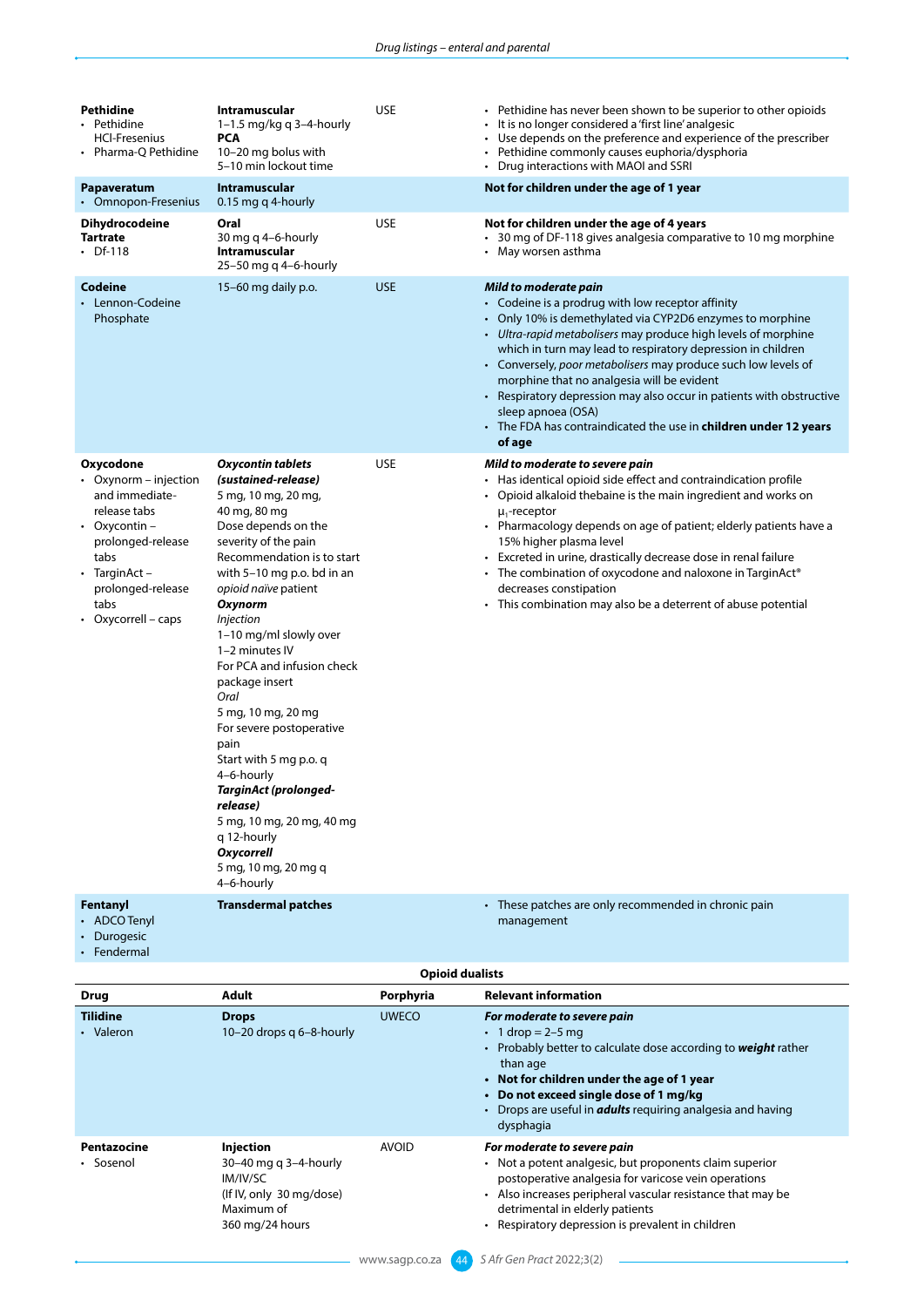| <b>Buprenorphine</b><br>• Sovenor (transdermal)<br>• Subutex (high dose<br>for addicts)<br>• Temgesic (sublingual<br>and parenteral for<br>analgesia) | <b>Transdermal patch</b><br>5, 10 or 20µg/hr<br><b>Sublingual</b><br>0.2-0.4 mg q $6 - 8$ -hourly<br>(Dose for opioid addiction<br>is higher)<br>Deep IM/slow IV infusion<br>0.3-0.6 mg q $6 - 8$ -hourly                                                                                                                                                                                                              | <b>USE</b>                | For moderate to severe pain<br>Transdermal patch (Sovenor) recommended for chronic pain<br>$\bullet$<br>High doses (Subutex) used for weaning patients with opioid<br>$\bullet$<br>addiction<br>Patients may experience excitation/hallucinations<br>$\bullet$<br><b>Contraindications:</b><br>◦ Concomitant MAOI<br>• Acute asthma<br>Not for children under the age of 12 years<br>$\circ$<br>• IM injection must be 'deep'                                                                                                                                                                                                                                                |
|-------------------------------------------------------------------------------------------------------------------------------------------------------|------------------------------------------------------------------------------------------------------------------------------------------------------------------------------------------------------------------------------------------------------------------------------------------------------------------------------------------------------------------------------------------------------------------------|---------------------------|------------------------------------------------------------------------------------------------------------------------------------------------------------------------------------------------------------------------------------------------------------------------------------------------------------------------------------------------------------------------------------------------------------------------------------------------------------------------------------------------------------------------------------------------------------------------------------------------------------------------------------------------------------------------------|
|                                                                                                                                                       |                                                                                                                                                                                                                                                                                                                                                                                                                        | <b>Opioid antagonists</b> |                                                                                                                                                                                                                                                                                                                                                                                                                                                                                                                                                                                                                                                                              |
| Drug                                                                                                                                                  | Adult                                                                                                                                                                                                                                                                                                                                                                                                                  | Porphyria                 | <b>Relevant information</b>                                                                                                                                                                                                                                                                                                                                                                                                                                                                                                                                                                                                                                                  |
| <b>Naloxone</b><br>• Naloxone HCl<br>Fresenius<br>Pharma-Q Naloxone<br>HCI                                                                            | IV<br>0.006 mg/kg                                                                                                                                                                                                                                                                                                                                                                                                      |                           | • May cause pulmonary oedema if entire calculated dose is rapidly<br>administrated<br>• Ampoule contains 0.4 mg; this should be diluted in 10 ml prior to<br>administration<br>Naloxone reverses all opioid effects<br>$\bullet$<br>• The half-life may only be 15-60 minutes<br>• Unwanted opioid side effects may re-occur, warranting<br>re-administration of naloxone                                                                                                                                                                                                                                                                                                    |
|                                                                                                                                                       |                                                                                                                                                                                                                                                                                                                                                                                                                        | <b>Atypical opioid</b>    |                                                                                                                                                                                                                                                                                                                                                                                                                                                                                                                                                                                                                                                                              |
| Drug                                                                                                                                                  | Adult                                                                                                                                                                                                                                                                                                                                                                                                                  | Porphyria                 | <b>Relevant information</b>                                                                                                                                                                                                                                                                                                                                                                                                                                                                                                                                                                                                                                                  |
| <b>Tramadol</b><br>• Austell-Tramadol<br>Dolotram<br>Domadol<br>Synotram<br>Tamoltra<br>Tramacet<br>• Tramal<br>Tramahexal<br>Tramaspen<br>• Tramazac | Oral<br>Capsules<br>50-150 mg q 4-6-hourly to<br>a maximum of 400 mg/day<br>SR tabs<br>100-150 mg q 12-hourly<br>Drops (unavailable)<br>100 mg = 1 ml = 40 drops<br>Start with 20 drops and<br>titrate up if necessary<br>Do not exceed<br>400 mg/24 hours<br><b>Rectal</b> (unavailable)<br>100 mg/suppository Do not<br>$exceed$ > 400 mg/24 hours<br><b>IV/IM</b><br>100 mg IM<br>IV administration must be<br>slow | <b>USE</b>                | Not for children under the age of 12 years<br>• It is a prodrug and reduced metabolism via CYP 2D6 may result in<br>reduced active metabolite in 10% of the caucasian population<br>• Tramadol acts on $\mu$ 1-receptors, noradrenaline and serotonin<br>receptors<br>• Avoid/caution using concomitant 5-HT3-antagonists<br>(anti-emetics), SSRIs, antimigraine medication, as serotonergic<br>syndrome may occur<br>• Avoid higher doses and rapid IV administration which may lead to<br>an increased incidence of nausea and vomiting<br>Therapeutic range: moderate to severe pain<br>Combinations with paracetamol will be discussed in oral<br>combination analgesics |
| Tapentadol<br>• Palexia                                                                                                                               | Oral<br>50-100 mg q 4-6-hourly<br>SR<br>50-200 mg q 12-hourly                                                                                                                                                                                                                                                                                                                                                          |                           | • Recommended for short-term use in moderate to severe pain<br>• This synthetic drug is a single enantiomer and therefore genetic<br>CYP variations do not influence its pharmacokinetic profile<br>It works on $\mu_1$ -receptors and has a degree of selectivity for NRI<br>• There is minimal SRI and, therefore, less chance of serotonin<br>syndrome<br>• There is reduced nausea and vomiting compared to oxycodone<br>Used for moderate to severe postoperative pain<br>$\bullet$<br>May be of use for neuropathic pain and chronic pain syndromes<br>$\bullet$<br>• There are decreased 'opioid like' side effects                                                   |

bd – twice daily, PCA – patient-controlled analgesia, p.o. – per os (orally), IM – intramuscular, IV – intravenous, MAOIs – monoamine oxidase inhibitors, SSRIs – selective serotonin reuptake inhibitors,<br>USE – safe, UWC – u

### **Paracetamol**

- Excessive dosage may cause irreversible liver failure.
- Use with caution or decrease the dose for the following:
	- Acute liver disease
	- Alcohol-related liver disease
	- Glucose-6-phosphate dehydrogenase deficiency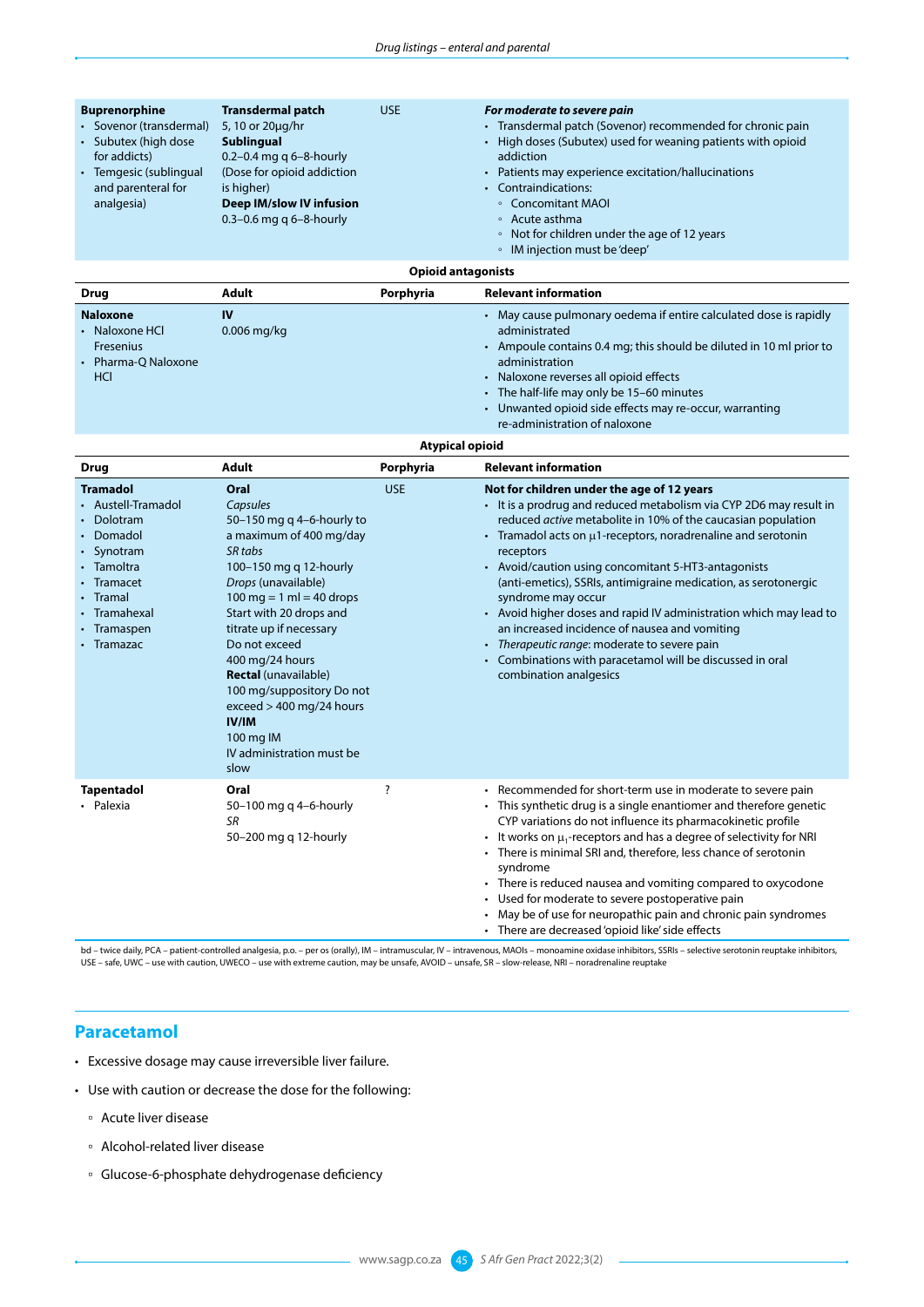| <b>Drug</b>                                                                                                                                                               | <b>Adult</b>                                                      | Porphyria  | <b>Relevant information</b>                                                                                                                                                                                                                                                                                                                                                                                                                                                                                                                                                                                                                                                                                                |
|---------------------------------------------------------------------------------------------------------------------------------------------------------------------------|-------------------------------------------------------------------|------------|----------------------------------------------------------------------------------------------------------------------------------------------------------------------------------------------------------------------------------------------------------------------------------------------------------------------------------------------------------------------------------------------------------------------------------------------------------------------------------------------------------------------------------------------------------------------------------------------------------------------------------------------------------------------------------------------------------------------------|
| <b>Enteral</b><br><b>Oral</b><br>500 mg/tab<br>• Actomol<br>• Adco-Napamol<br>• Austell-Paracetamol<br>• Calpol GSK<br>• Feverpain<br>Painamol<br>Panado<br>• Parafizz    | 0.5-1 g q 4-hourly to a<br>maximum of 4 g/day                     | <b>USE</b> | Mild to moderate pain only<br>• Package insert does not recommend for babies under the age of 3 months                                                                                                                                                                                                                                                                                                                                                                                                                                                                                                                                                                                                                     |
| Painamol<br>• Panado<br>Rectal<br>• Empaped                                                                                                                               | 2 caplets g 8-hourly,<br>maximum 6 caplets/<br>24 hours<br>N/A    |            | • Do not crush, chew or dissolve the extended-release caplets<br>Rectal absorption is inconsistent<br>Caution in renal and liver disease                                                                                                                                                                                                                                                                                                                                                                                                                                                                                                                                                                                   |
| <b>Parenteral</b><br><i><b>Intravenous</b></i><br>• Cetafuse IV<br>• Paracetamol Biotech<br>IV<br>• Paracetamol<br><b>Fresenius IV</b><br>• Paraspen IV<br>• Perfalgan IV | (> 50 kg)<br>1 g g 6-hourly to<br>maximum dose of<br>4 g/24 hours |            | • Prescribe carefully according to weight, age and comorbidity<br>Administration of infusion should occur over 15 minutes<br>Registered use only for 24-48 hours<br>Hypotension is known to occur and may be due to mannitol in some<br>formulations<br>• Do not administer any other oral paracetamol concomitantly, check combination<br>analgesics for paracetamol<br>• An inadvertent IV overdose should be treated with N-acetylcysteine<br>Intravenous dose<br>• Loading dose = 150 mg/kg over 60 minutes<br>• Followed by a second dose = 50 mg/kg over 4 hours<br>• Third dose = 100 mg/kg over 16 hours<br>Oral dose<br>• Loading dose = 140 mg/kg, followed by 70 mg/kg every 4 hours for<br>17 additional doses |

#### **Table II:** Relevant information on paracetamol

N/A – not applicable, USE – safe, UWC – use with caution, UWECO – use with extreme caution, may be unsafe, AVOID – unsafe

## **Nonsteroidal anti-inflammatory drugs for mild to moderate pain relief**

NSAIDs can be divided into the following categories:

- 1. COX inhibitors
- 2. Selective COX-2 inhibitors
- 3. Specific COX-2 inhibitors

Side effects of NSAIDs include:

- 1. Renal damage, especially if prior renal impairment or hypovolaemia
- 2. Platelet impairment
- 3. Gastric erosions and haemorrhage
- 4. Possible poor wound healing
- 5. Asthma may be exacerbated in some patients

Sole drug for parenteral administration is parecoxib.

|  | <b>Table III: Relevant information on NSAIDs</b> |  |
|--|--------------------------------------------------|--|
|  |                                                  |  |

| <b>COX-1 and COX-2 inhibitors</b>                                                         |                                                      |            |                                                                                                     |
|-------------------------------------------------------------------------------------------|------------------------------------------------------|------------|-----------------------------------------------------------------------------------------------------|
| <b>Drug</b>                                                                               | Adult                                                | Porphyria  | <b>Relevant information</b>                                                                         |
| <b>Aspirin</b><br>• Disprin<br>• Dr Du Toit's Pain Expeller<br>tablets<br>$\cdot$ Ecotrin | 300–900 mg q 4–6-hourly to a<br>maximum of 4 g daily | <b>USE</b> | Associated with Reye's syndrome<br>Caution in:<br>• elderly<br>• renal function<br>• gastric bleeds |
|                                                                                           |                                                      |            |                                                                                                     |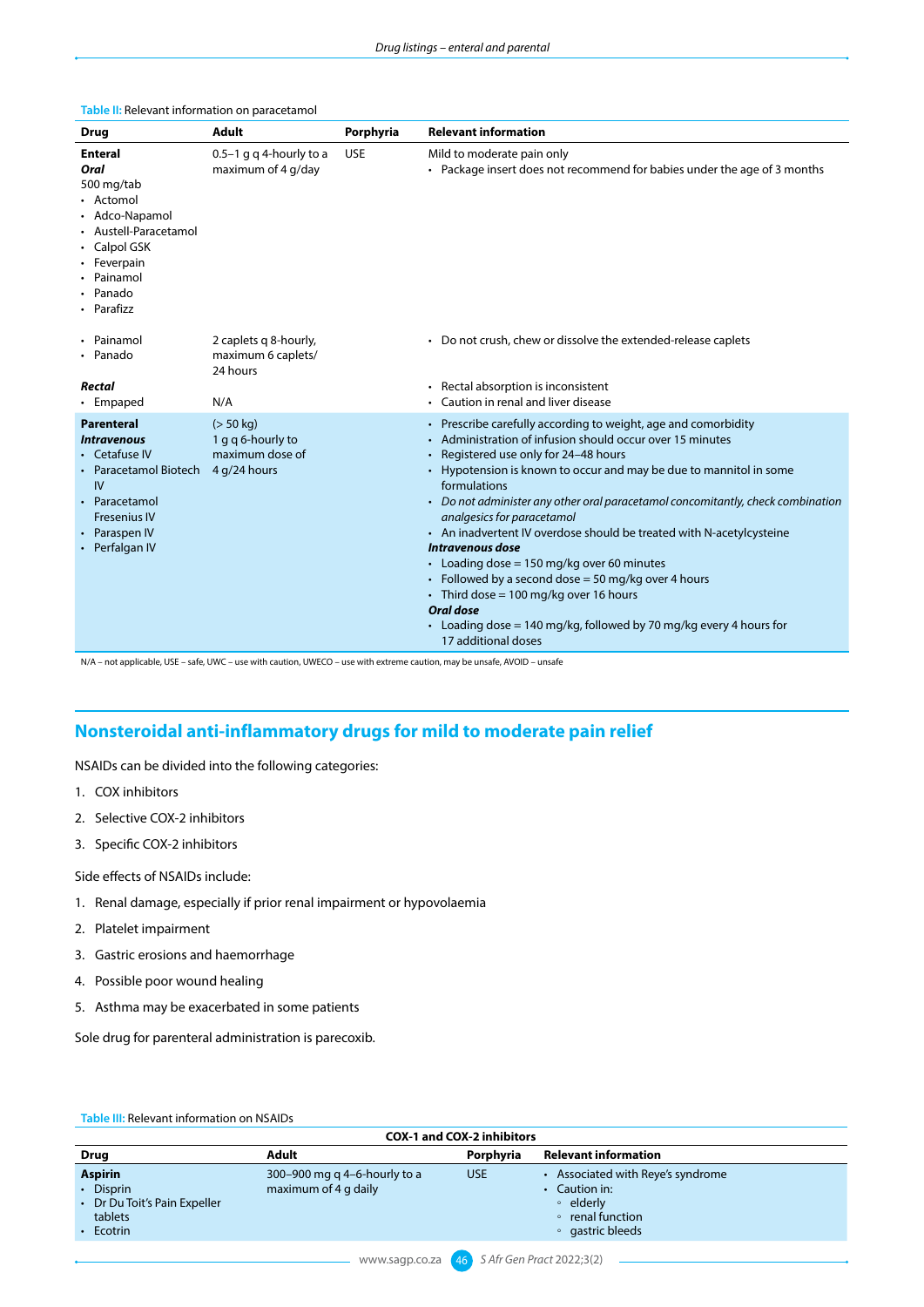| <b>Diclofenac</b><br>• Adco-Diclofenac<br>Austell-Diclofenac Sodium<br>• Bio Diclofenac injection<br>• Catafast D<br>• Cataflam<br>Diclofenac SR Biotech<br>Dicloflam<br>• Fortfen<br>• K-Fenak<br>• Mylan Diclofenac<br>• Panamor suppositories + tabs<br>• Veltex<br>• Voltaren<br>Voltaren Acti-Go<br>• Arthrotec<br>Diclofenac 75 mg +<br>misoprostol 200 µg | Oral<br>25–50 mg q 8-hourly to a maximum<br>of 150 mg/day<br><b>Drops</b> (only Voltaren)<br>15 mg = 1 ml<br>1 drop $= 0.5$ mg<br>$1 ml = 30 drops$<br>100 mg in 2-3 divided doses<br>Daily max $= 150$ mg<br>Intramuscular<br>75 mg q 12-hourly to a maximum of<br>150 mg/day for 2 days only<br><b>Suppositories</b><br>100 mg daily<br>The maximum by all routes is<br>150 mg/day<br>1 tab g 12-hourly | <b>UWECO</b> | Mild to moderate pain<br>• Available as drops<br>• Not for children under the age of 2 years via any<br>route<br>• Good COX1:COX2 ratio<br>• Avoid in the following:<br>∘ Asthma<br>• GIT/renal disease<br>• Intra- and postoperative hypovolaemia<br><b>Intramuscular injections</b><br>• Must be deep intragluteal<br>• May cause necrotising fasciitis - therefore, change to<br>oral therapy ASAP<br>• Inadvertent injection into nerve may cause irreversible<br>neural damage<br>• Suppositories can cause proctitis, avoid use for longer<br>than 5 days<br>• Controversial for posttonsillectomy use<br>Swallow tablet whole with food; do not chew<br>• Combination with prostacyclin may decrease NSAID<br>side effects |
|------------------------------------------------------------------------------------------------------------------------------------------------------------------------------------------------------------------------------------------------------------------------------------------------------------------------------------------------------------------|-----------------------------------------------------------------------------------------------------------------------------------------------------------------------------------------------------------------------------------------------------------------------------------------------------------------------------------------------------------------------------------------------------------|--------------|-----------------------------------------------------------------------------------------------------------------------------------------------------------------------------------------------------------------------------------------------------------------------------------------------------------------------------------------------------------------------------------------------------------------------------------------------------------------------------------------------------------------------------------------------------------------------------------------------------------------------------------------------------------------------------------------------------------------------------------|
| <b>Ibuprofen</b><br>• Advil<br><b>Betagesic</b><br>• Betaprofen<br>Bren-400<br>• Brufen<br>Ibucare<br>• Ibugesic Fever and Pain<br>• Nurofen<br>• Pedea                                                                                                                                                                                                          | 200–400 mg q 4–6-hourly to a<br>maximum of 1 200 mg/day                                                                                                                                                                                                                                                                                                                                                   | <b>USE</b>   | • Beware of GIT bleeds<br>Beware of asthma<br>$\bullet$<br>• For moderate pain                                                                                                                                                                                                                                                                                                                                                                                                                                                                                                                                                                                                                                                    |
| Indomethacin<br>• Arthrexin<br>Betacin<br>• Flamecid<br>• Mediflex                                                                                                                                                                                                                                                                                               | 25-50 mg q 6-8-hourly to a<br>maximum of 200 mg/day                                                                                                                                                                                                                                                                                                                                                       | <b>USE</b>   | Take with food/antacid/milk<br>• GIT bleeds/asthma/renal insufficiency<br>• CNS disturbances                                                                                                                                                                                                                                                                                                                                                                                                                                                                                                                                                                                                                                      |
| Ketoprofen<br>• Fastum Gel                                                                                                                                                                                                                                                                                                                                       | 5–15 cm to affected area q<br>12-hourly                                                                                                                                                                                                                                                                                                                                                                   | <b>USE</b>   |                                                                                                                                                                                                                                                                                                                                                                                                                                                                                                                                                                                                                                                                                                                                   |
| Mefenamic acid<br>Adco-Mefenamic Acid<br>Ponac<br>• Ponstan<br>• Ponstel                                                                                                                                                                                                                                                                                         | 500 mg q 8-hourly                                                                                                                                                                                                                                                                                                                                                                                         |              | • Not for children under the age of 6 months or<br>weighing less than 10 kg<br>• Do not administer for longer than 5 days                                                                                                                                                                                                                                                                                                                                                                                                                                                                                                                                                                                                         |
| Lornoxicam<br>$\cdot$ Xefo                                                                                                                                                                                                                                                                                                                                       | 8-16 mg/day in 2-3 divided doses                                                                                                                                                                                                                                                                                                                                                                          |              | • Not for children under the age of 18 years<br>• GIT, renal and platelet concerns                                                                                                                                                                                                                                                                                                                                                                                                                                                                                                                                                                                                                                                |
| <b>Naproxen</b><br>Adco-Naproxen<br>Aleve<br>Bio-Naproxen<br>Litha Naproxen<br>Mylan Naproxen<br>• Nafasol<br>• Napflam<br>• Vimovo + esmeprazole                                                                                                                                                                                                                | 500 mg g 12-hourly                                                                                                                                                                                                                                                                                                                                                                                        | <b>USE</b>   | • Not for children under the age of 5 years<br>$\cdot$ Caution if:<br>• Diathesis for GIT bleeding<br>• Renal compromise<br>∘ Asthma<br>• Drug interactions with hydantoins/anticoagulants/<br>sulphonylureas<br>• For mild to moderate pain                                                                                                                                                                                                                                                                                                                                                                                                                                                                                      |
| Piroxicam<br><b>Brexecam</b><br>Piroxicam Actor DT<br>Pixicam<br>Pyrocaps<br>Rheugesic<br>Xycam                                                                                                                                                                                                                                                                  | 20-30-40 mg daily                                                                                                                                                                                                                                                                                                                                                                                         |              | • Not recommended for children<br>Usual concerns with NSAIDs<br>• Caution if hepatic insufficiency<br>• Long half-life, may be given as a single daily dose<br>• For moderate pain                                                                                                                                                                                                                                                                                                                                                                                                                                                                                                                                                |

#### **Selective COX-2 inhibitors**

| <b>Drug</b>                                                                                                                                                        | <b>Adult</b>                                                | Porphyria  | <b>Relevant information</b>                                                                                        |
|--------------------------------------------------------------------------------------------------------------------------------------------------------------------|-------------------------------------------------------------|------------|--------------------------------------------------------------------------------------------------------------------|
| <b>Meloxicam</b><br>• Adco-Meloxicam<br>• Coxflam<br>• Coxitec<br>• Flamaryx<br>$\cdot$ Flexocam<br>• Loxiflam<br>• Medoxicam<br>• Meloxicam<br>• Melzy<br>• Mobic | 7.5 mg q 12-hourly or 15 mg daily<br>Maximum dose 15 mg/day | <b>USE</b> | • Give with food<br>• Selective COX-2 inhibitor – however, in very high doses<br>may have COX-1 inhibition as well |
|                                                                                                                                                                    |                                                             |            |                                                                                                                    |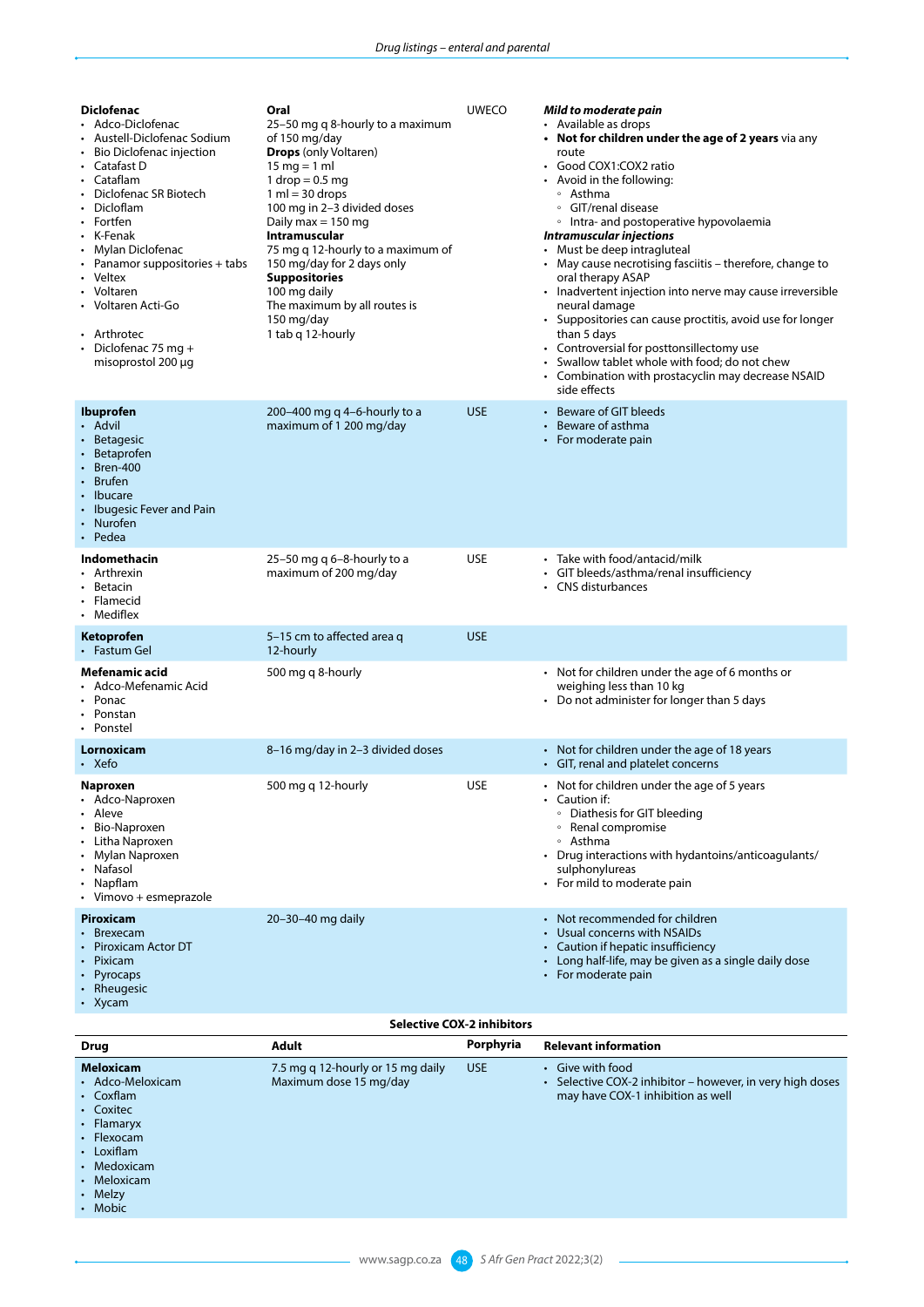#### **Selective COX-2 inhibitors (COXIB)**

| <b>Etoricoxib</b><br>• Adco-Etoricoxib<br>• Arcoxia<br>• Coricib<br>Exinef<br>$\cdot$ Extrib | 60 mg, 90 mg and 120 mg g<br>24-hourly<br>100-200 mg g 12-hourly to a<br>maximum of 400 mg/day |            | Moderate to severe pain                                                                                                                                                                    |
|----------------------------------------------------------------------------------------------|------------------------------------------------------------------------------------------------|------------|--------------------------------------------------------------------------------------------------------------------------------------------------------------------------------------------|
| Celecoxib<br>• Celebrex<br>• Celecoxib Unicorn<br>• Coxleon                                  |                                                                                                | <b>USE</b> | • Not for children under the age of 18 years<br>• Contraindicated for sulphonamide allergy<br>• Selective COX-2 inhibitor (COXIB), i.e. only has COX-2<br>effects even at very large doses |
| Parecoxib<br>• Rayzon                                                                        | 40 mg q 6-12-hourly IV/IM,<br>maximum 80 mg/day                                                |            | Not for children under the age of 18 years<br>Contraindicated for sulphonamide allergy                                                                                                     |

COX – cyclo-oxygenase, GIT – gastrointestinal tract, CNS – central nervous system, NSAIDs – nonsteroidal anti-inflammatory drugs, USE – safe, UWC – use with caution, UWECO – use with extreme caution, may be unsafe, AVOID – unsafe

## **Approach to oral combination analgesics**

Combinations of all the above **oral** drugs are used extensively in South Africa. It is, therefore, not possible to include all combinations in this section. The rationale for drug combination is to reduce the dose of each drug and, hence, improve the side effect profile. The list below gives some components in these combination preparations and highlights specific effects or side effects.

- 1. Paracetamol
	- The dose is usually lower in combination preparations.
	- Always check that the patient has not received paracetamol via the intravenous (IV) or the rectal route, as overdose may occur.
- 2. Caffeine hydrate
	- This has a vasodilatory effect and may be good for migraines.
- 3. Codeine phosphate
	- This has a mild analgesic effect and has to be metabolised to morphine. In a subset of patients, excessive sedation is problematic (see above).
- 4. Aspirin
	- □ Use caution if patient has prior history of dyspepsia or bleeding diathesis.
- 5. Propoxyphene napsylate
	- This has a weak analgesic effect, but some sedation.
- 6. NSAIDs
	- Use caution if a patient has prior history of dyspepsia or bleeding diathesis and renal impairment.
- 7. Meprobamate
	- It is a weak analgesic.
	- Probable addiction after 10 days of use; this is a physical as well as emotional addiction.
- 8. Doxylamine succinate
	- There is not a clear rationale for inclusion in analgesic drugs.
- 9. Promethazine
	- Phenothiazine with anti-emetic and sedatory effects.
	- 'Blackbox' in the USA due to ↑QT interval.
- 10. Orphenadrine
	- This has an antimuscarinic effect.
- 11. Diphenhydramine
	- Antihistamine with sedatory effect (blackbox).

#### **Table IV:** Relevant information to the approach to combination analgesics

| NMDA receptor antagonists (excitatory amino acid antagonists) |                                                                                           |           |                                                                                                                                                                                                                                                                               |  |
|---------------------------------------------------------------|-------------------------------------------------------------------------------------------|-----------|-------------------------------------------------------------------------------------------------------------------------------------------------------------------------------------------------------------------------------------------------------------------------------|--|
| <b>Drug</b>                                                   | <b>Adult</b>                                                                              | Porphyria | <b>Relevant information</b>                                                                                                                                                                                                                                                   |  |
| Ketamine                                                      | Oral<br>$0.25$ mg/kg<br><b>PCA</b><br>May be added to PCA in<br>combination with morphine | USE.      | Side effects:<br>• hallucinations<br>• excessive salivation<br>Synergism with opioids as supposedly decreases opioid tolerance<br>No decrease in opioid side effects<br>• May give some pre-emptive analgesia<br>• May reduce opioid requirements in opioid-tolerant patients |  |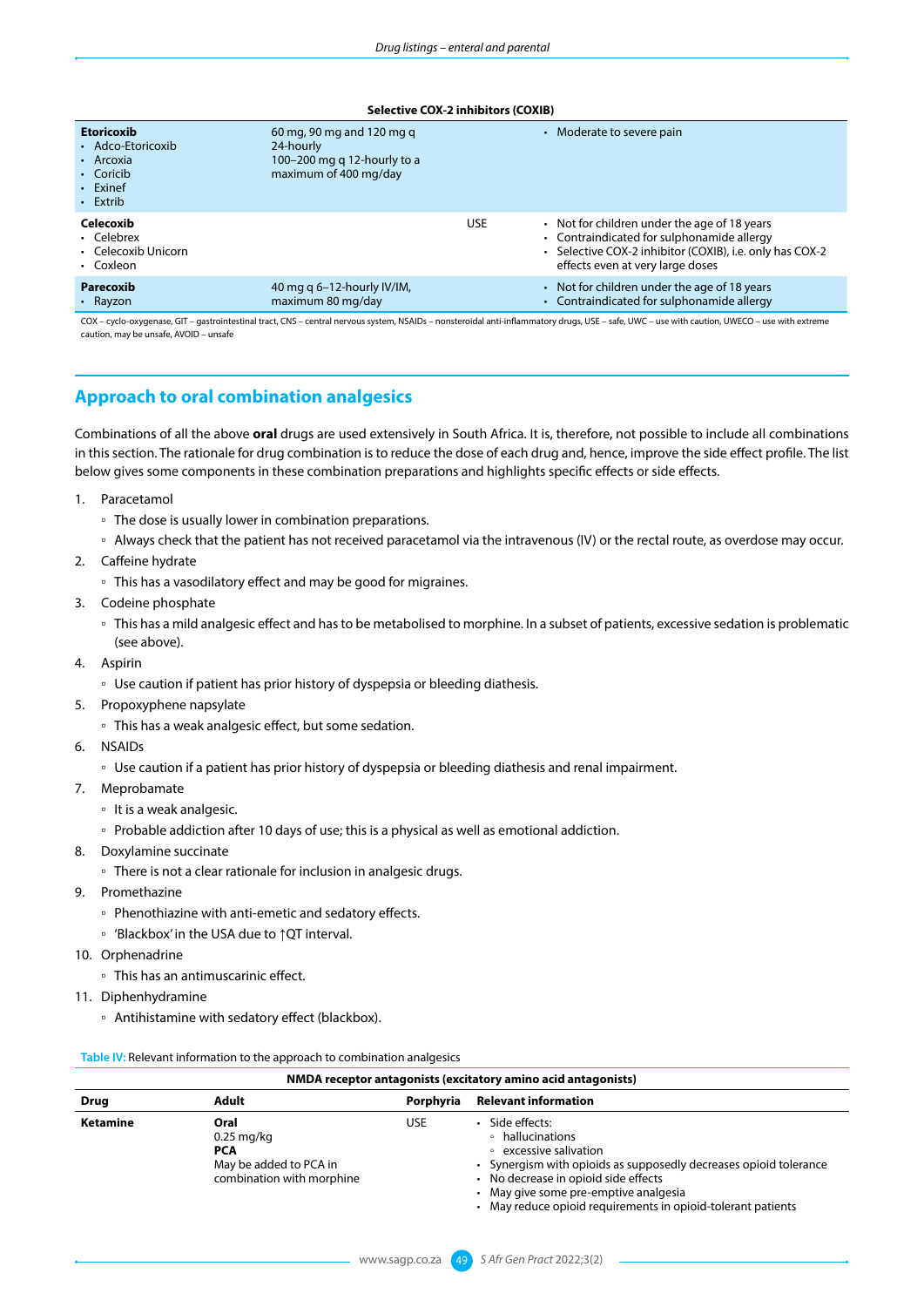| <b>Magnesium</b>                                                                  | 30 mg/kg at start of induction and<br>then 25 mg/kg/hr                                                                                                | <b>USE</b>         | • Concern regarding potentiation of muscle relaxation<br>• Decrease in blood pressure, which is usually easily managed                                                                                                                                                                                                                                                                                                    |
|-----------------------------------------------------------------------------------|-------------------------------------------------------------------------------------------------------------------------------------------------------|--------------------|---------------------------------------------------------------------------------------------------------------------------------------------------------------------------------------------------------------------------------------------------------------------------------------------------------------------------------------------------------------------------------------------------------------------------|
| Nitrous oxide<br>Entonox                                                          | Nitrous oxide (N <sub>2</sub> O) 50%/<br>Oxygen (O <sub>2</sub> ) 50%                                                                                 | <b>USE</b>         | • Do not store cylinders in temperatures below $7^{\circ}$ C<br>• Used in labour for analgesia<br>• Used in dental chair<br>• Appropriate monitoring should always be applied<br>• Bone marrow depression occurs with <b>prolonged</b> use                                                                                                                                                                                |
| Dextrometorphan<br><b>Benylin Original</b><br><b>Benylin Dry Cough</b><br>Benylin | 45 mg p.o. preoperatively                                                                                                                             |                    | • Use as premedication for pre-emptive analgesia<br>• Said to decrease use of other analgesics posttonsillectomy in adults<br>• Addiction potential as no prescription is required                                                                                                                                                                                                                                        |
|                                                                                   |                                                                                                                                                       | α2-agonists        |                                                                                                                                                                                                                                                                                                                                                                                                                           |
| Clonidine                                                                         | Oral<br>2.5 µg/kg as a premedication<br><b>Intravenous</b><br>2.5 µg/kg slow injection<br>Epidural/caudal<br>2-10 µg/kg epidurally in 10 ml<br>saline | $\overline{\cdot}$ | • Premedication<br>∘ sedation<br>• pre-emptive analgesia<br>• Partial agonist, therefore hyper/hypotension may manifest<br>Bradycardia may be problematic                                                                                                                                                                                                                                                                 |
| <b>Dexmedetomidine</b><br>• Precedex                                              | $LD = 1 \mu q/kg$ slowly over<br>30 minutes<br>$MD = 0.2 - 0.7 \mu q/kg/hr$                                                                           |                    | For moderate to severe pain<br>• Expensive<br>• Loading dose should be given slowly over 10-30 minutes<br>• Patients on an infusion should always go to ICU for monitoring of<br>level of sedation, bradycardia and hypotension<br>• Arterial line is essential for monitoring if drug is given as an infusion<br>· Side effects:<br>• Hypotension<br>Sedation<br>$\circ$<br>Bradycardia<br>$\circ$<br>• Bonus: analgesia |

PCA – patient-controlled analgesia, LD – loading dose, MD – maintenance dose, NMDA – N-methyl-D-aspartate, USE – safe, UWC – use with caution, UWECO – use with extreme caution, may be<br>unsafe, AVOID – unsafe

### **Local anaesthetics**

LAs are divided into short-acting (e.g. lignocaine) or long-acting (e.g. bupivacaine, ropivacaine) anaesthetics.

The following are possible side effects:

- 1. Toxic doses
- 2. Cardiotoxicity
- 3. Neurotoxicity

**Table V:** Relevant information regarding local anaesthetics

| <b>Drug</b>                                                                                                                    | <b>Adult</b>                                                                                                                         | Porphyria  | <b>Relevant information</b>                                                                                                                                                                                                                                                                                                                                                                                                                                                                                                                                          |
|--------------------------------------------------------------------------------------------------------------------------------|--------------------------------------------------------------------------------------------------------------------------------------|------------|----------------------------------------------------------------------------------------------------------------------------------------------------------------------------------------------------------------------------------------------------------------------------------------------------------------------------------------------------------------------------------------------------------------------------------------------------------------------------------------------------------------------------------------------------------------------|
| Lignocaine 2%<br>• Lignocaine-HCl B<br><b>Braun</b><br>• Lignocaine HCI<br><b>Fresensius Vials</b><br>• Remicaine<br>• Xylotox | <b>Toxic dose</b><br>Without adrenaline<br>5 mg/kg<br>With adrenaline<br>7 mg/kg<br>Topicalisation of mucous<br>membranes<br>9 mg/kg | <b>UWC</b> | • Neurotoxicity occurs before cardiotoxicity<br>• Do not use intrathecally as toxicity to spinal cord and nerves are a concern<br>• Continuous perineural infusions of lignocaine result in less effective analgesia<br>and more motor block than long-acting LAs<br>• Postoperative systemic administration for analgesia is an option. After<br>abdominal surgery doses, an LD (1.5 mg/kg over 15 minutes) followed by<br>continuous infusion (2 mg/kg/hr) has shown to shorten duration of ileus and<br>decrease nausea and vomiting as well as need of analgesia |
| <b>Bupivacaine</b><br>• Macaine<br>• Pharma-O<br>Bupivacaine                                                                   | <b>Toxic dose</b><br>2 mg/kg                                                                                                         | <b>USE</b> | • Cardiotoxicity occurs before neurotoxicity<br>• Intralipid may be used for cardiotoxicity 1-1.5 ml/kg IV stat<br>More potent than isomers as described below and thus motor block and<br>cardiotoxicity may be more pronounced<br>• However, there are no consistent differences between ropivacaine and<br>bupivacaine when given in low doses for regional analgesia in terms of<br>quality of analgesia or motor blockade                                                                                                                                       |
| Ropivacaine<br>$\cdot$ Adco-<br>Ropivacaine<br>• Naropin                                                                       | <b>Toxic dose</b><br>2 mg/kg                                                                                                         | <b>UWC</b> |                                                                                                                                                                                                                                                                                                                                                                                                                                                                                                                                                                      |
|                                                                                                                                |                                                                                                                                      |            |                                                                                                                                                                                                                                                                                                                                                                                                                                                                                                                                                                      |